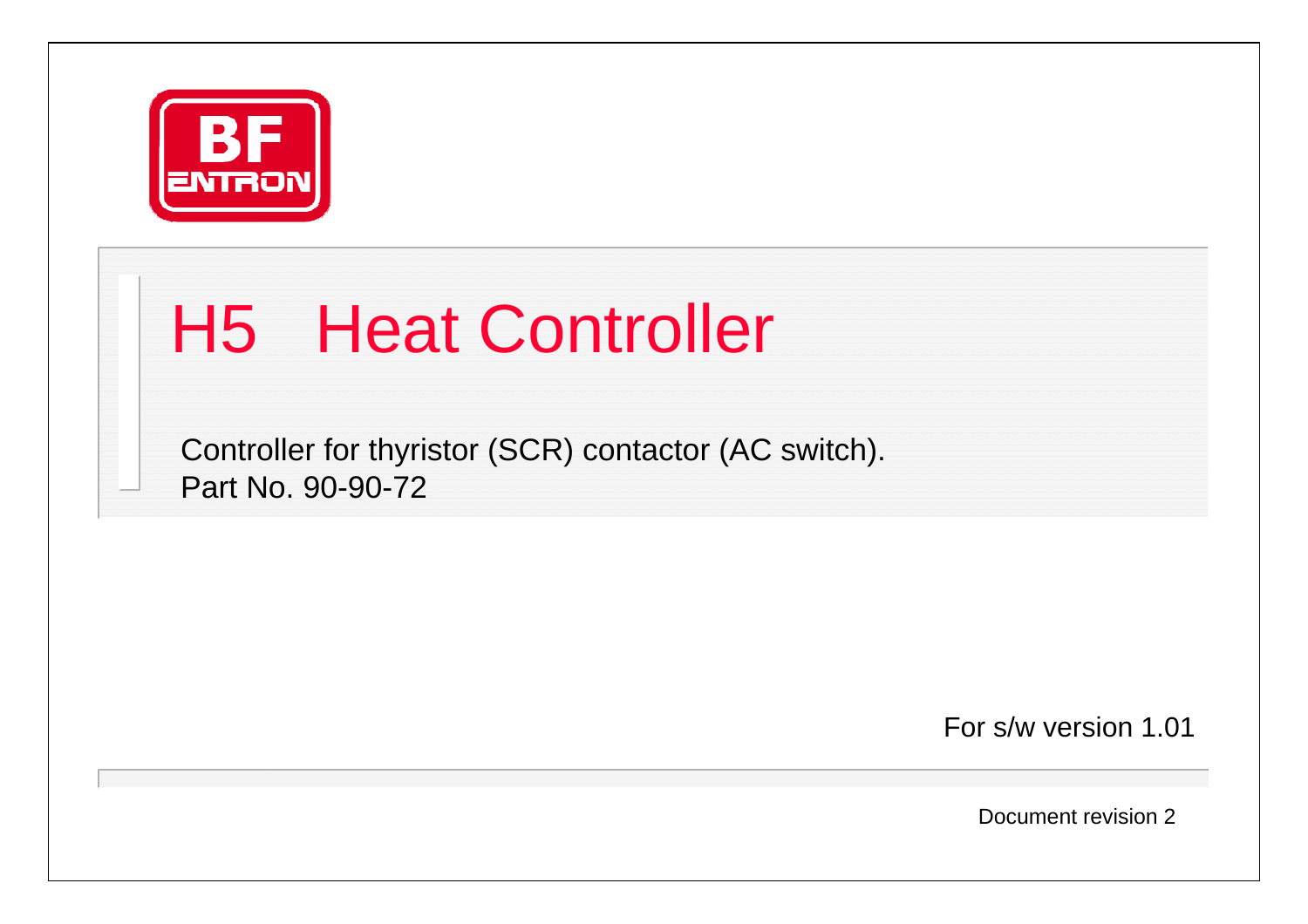

#### **Manufacturers of advanced welding controls**

BF Entron Ltd.Castle Mill Works, Birmingham new road, Dudley, West Midlands, DY1 4DAEngland.

Tel: +44 (0)1384 455401 Fax: +44 (0)1384 455551 Email: sales@bfentron.co.uk

Web site: www.bfentron.co.uk

- •Welding controls.
- •Thyristors and power supplies
- •Power Inverters.
- •Meters and Monitors.
- •Training and Support.
- •Consultancy.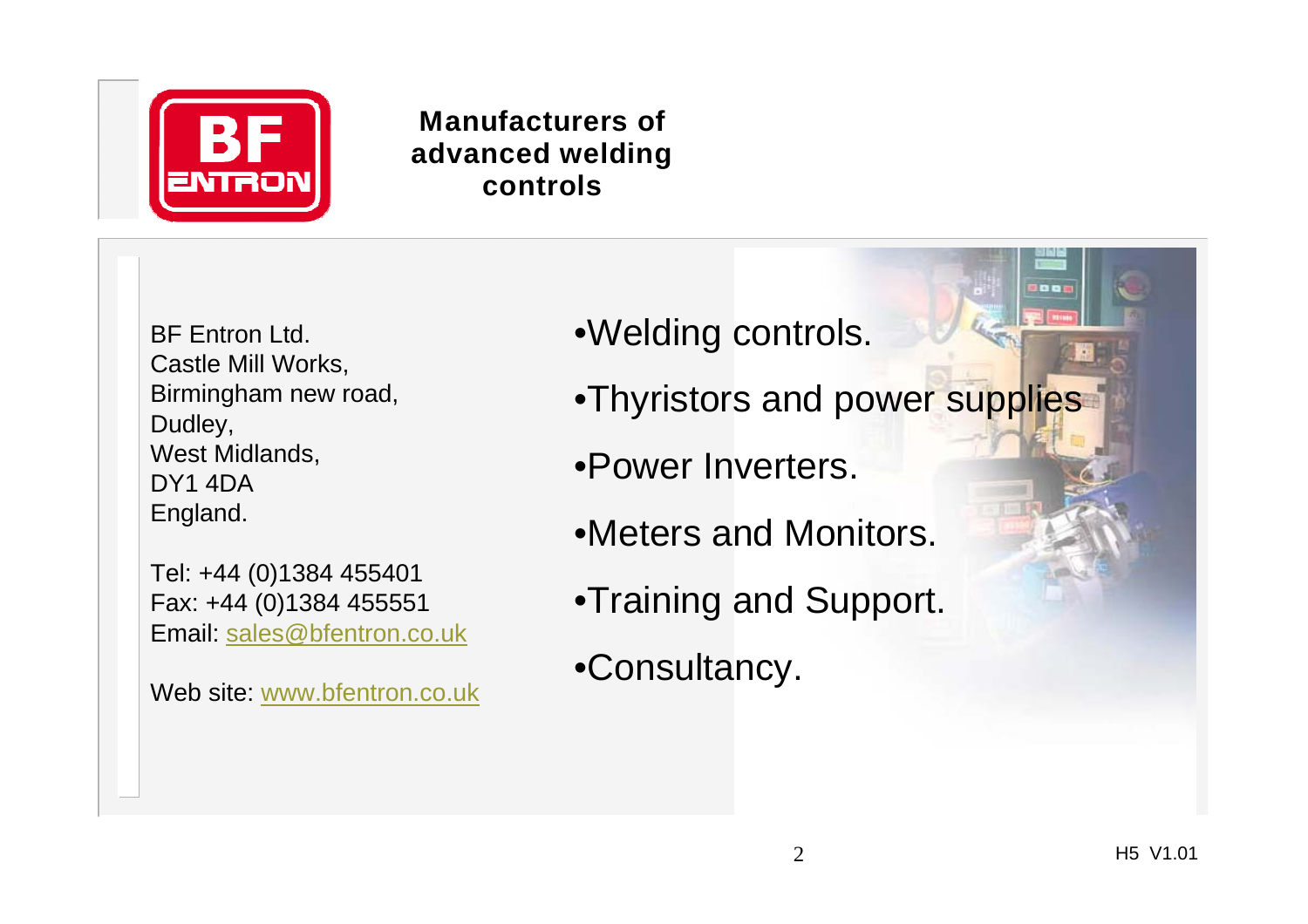#### Table of contents

#### Page

- 4. About the H5.
- 5. Configuration.
- 6. ..configuration
- 7. Inputs and outputs.
- 8. Connection diagram.
- 9. Analog control inputs.
- 10. Handshake signals.
- 11. Basic application.
- 12. Timed application.
- 13. Dual transformer application.
- 14. Tap change application.
- 15. Diagnostic indicators.
- 16. Specification.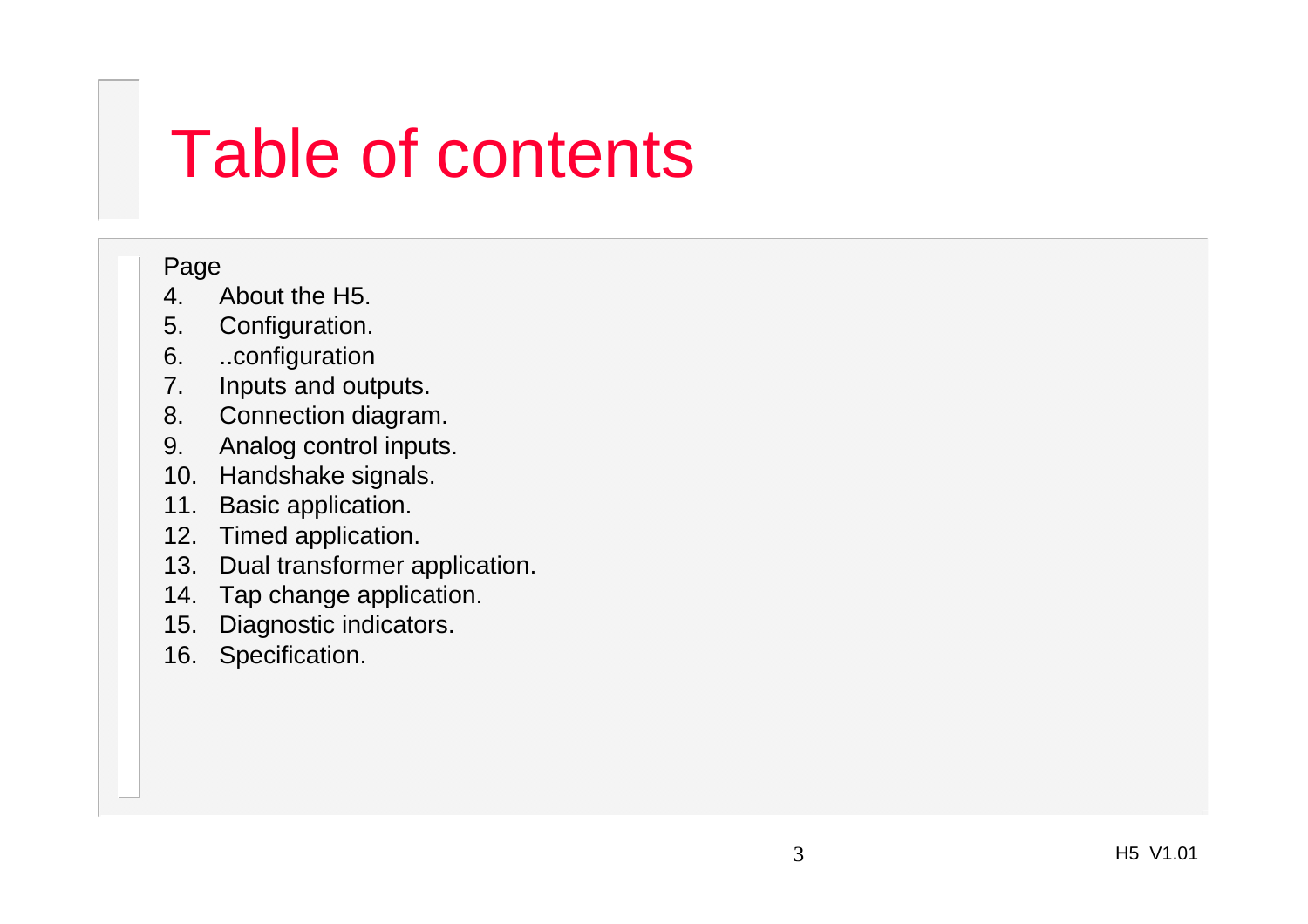## About the H5

The H5 is a small accessory unit which can be used to control any pulse driven thyristor (SCR) contactor (SCR) contactor or AC switch. The H5 can be applied to any situation requiring control of an AC switch, such as resistance or AC switch. The H5 can be applied to any situation requiring control of an AC switch, such as resistance welding equipment, industrial process heating etc. welding equipment, industrial process heating etc.

#### **Features**

- 0 to 10 V control inputs.
- Continuous or timed operation.
- Timer function 0…1 s / 0…10 s.
- Synchronous heat / tap change.
- $\bullet$  1 $^{\rm st}$  half-cycle delay for soft start.
- Handshake signals for automation.
- Thermal contact input.
- 50/60 Hz operation.
- Din-rail mounting.
- 2-part plug-in terminal block connectors.

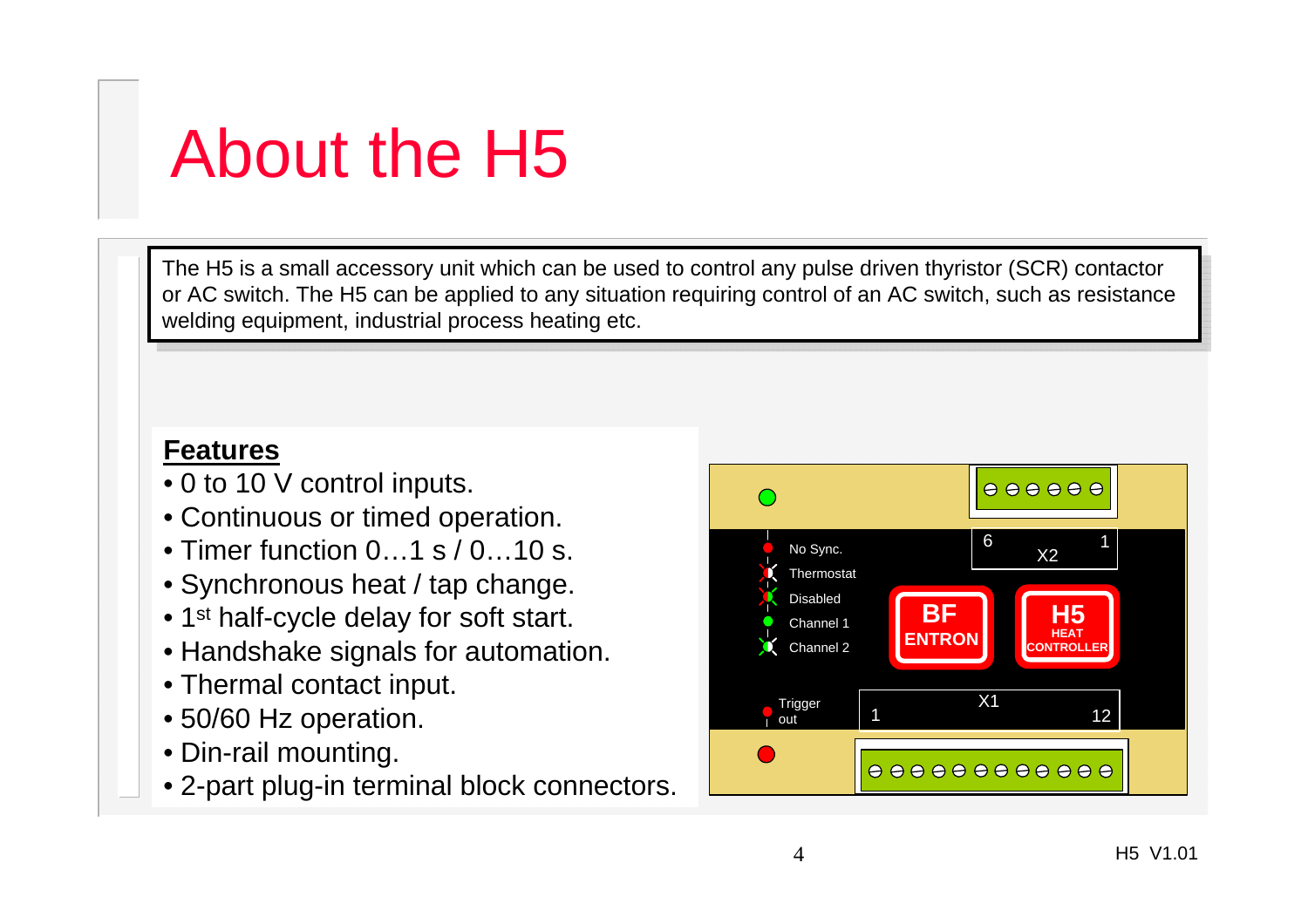# **Configuration**

The H5 is configured by inserting or removing jumpers on the pcb. To access the jumpers, remove the cover by slackening the two screws on each side (this is easiest to do before the unit is clipped onto the DIN rail). The jumpers can be seen at the top of the board and are labelled J2 to J7. In the picture below, J2 is inserted and J3 to J7 are removed.



| <b>Jumper functions</b> |                 |                   |  |
|-------------------------|-----------------|-------------------|--|
| <b>Jumper</b>           | <b>Inserted</b> | <b>Removed</b>    |  |
| J2                      | Continuous      | <b>Timed</b>      |  |
| J3                      | 60 Hz           | 50 Hz             |  |
| J <sub>4</sub>          | 0.10s           | 0.1 s             |  |
| J <sub>5</sub>          | No Cool time    | 1 cycle cool time |  |
| J <sub>6</sub>          |                 |                   |  |
| J7                      |                 |                   |  |

J6,7 are reserved and must NOT be inserted.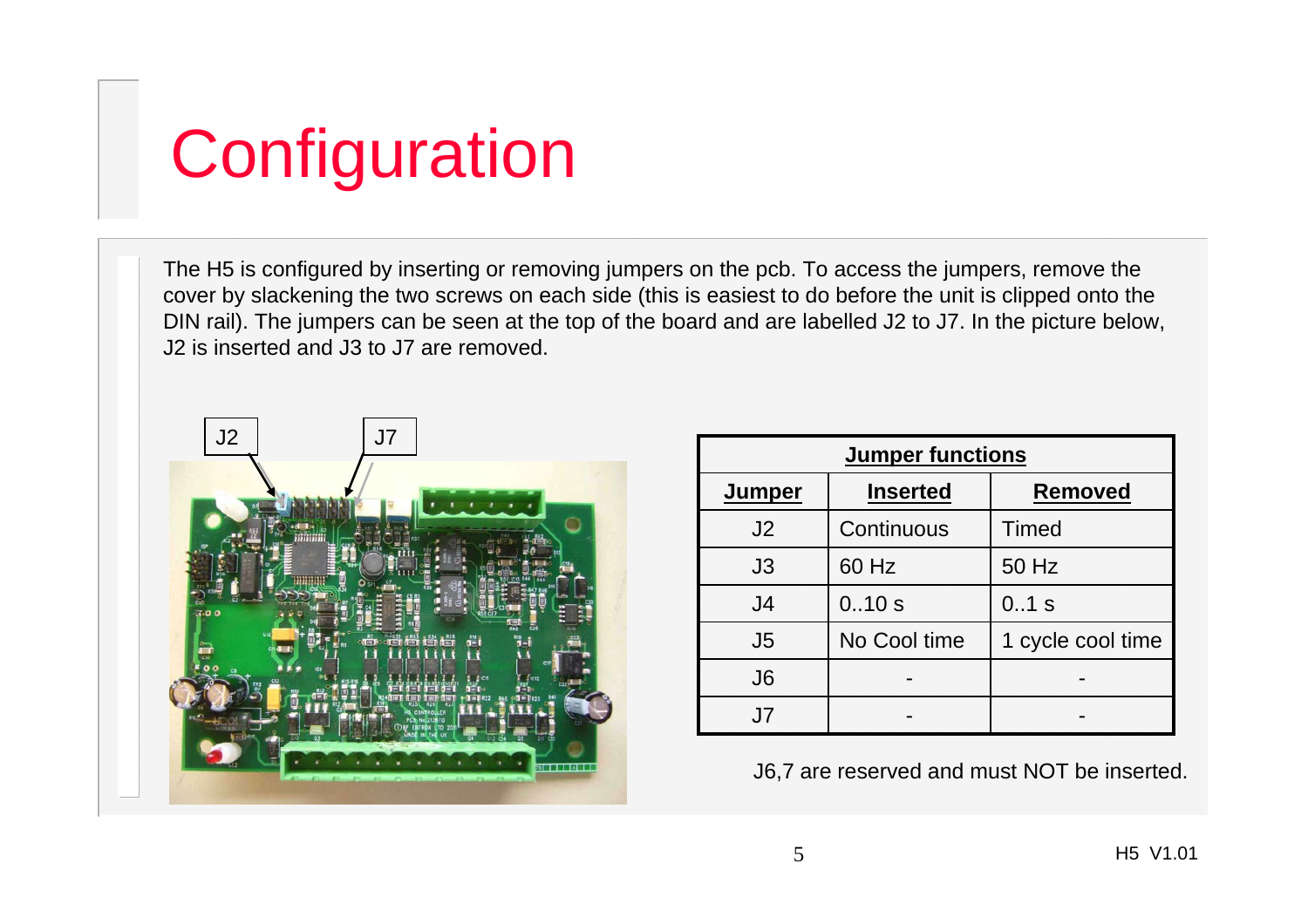# …configuration

#### Notes:

J2: selects *continuous* or *timed* operation. If *continuous* operation is configured, the trigger output will be active while the START input is on. If *timed* operation is configured, the trigger output will come on when the START input comes on, and will remain on until either the set time period ends or the START input goes off.

J3: selects *50 Hz* or *60 Hz* operation. Set this jumper to match the frequency of the mains supply in your area.

J4: selects the timing range as either *0…1 seconds* or *0..10 seconds*. The time is controlled via the input to channel 2. J4 has no effect if J2 is set to *continuous*.

J5: selects cool time to be inserted when switching channels.

J6,7: reserved (do NOT insert jumper).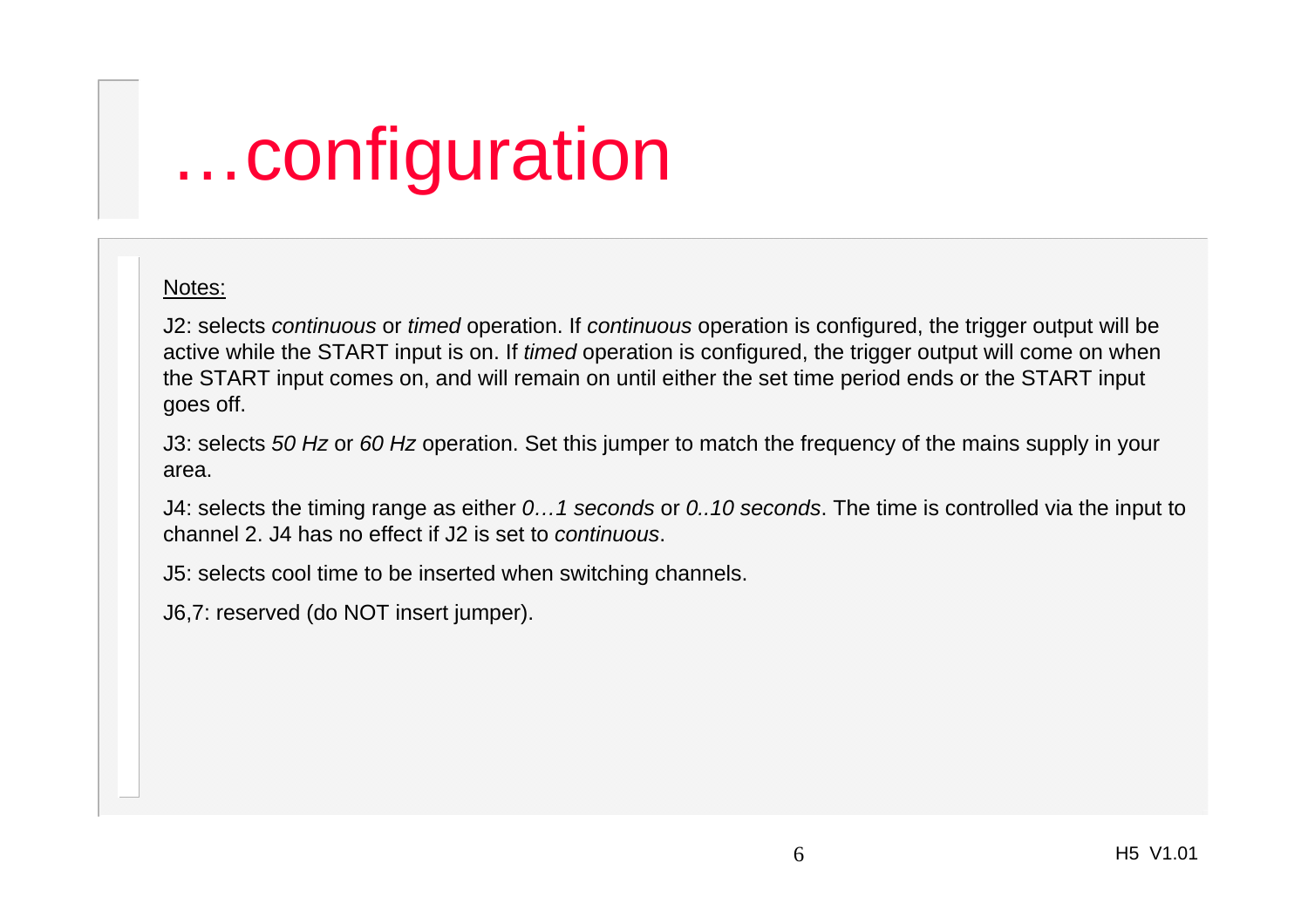#### Inputs and Outputs

|  | <u>X1</u>      | In/Out | <b>Function</b>                                                                                       |  |
|--|----------------|--------|-------------------------------------------------------------------------------------------------------|--|
|  | $\mathbf{1}$   | Input  | +24V supply                                                                                           |  |
|  | $\overline{2}$ | Input  | 0V supply                                                                                             |  |
|  | 3              | Input  | Synchronising signal, 27V AC                                                                          |  |
|  | $\overline{4}$ | Input  |                                                                                                       |  |
|  | 5              | output | Trigger +                                                                                             |  |
|  | 6              | output | Trigger -                                                                                             |  |
|  | $\overline{7}$ | Input  | START. On = $24V$ , Off = $0V$                                                                        |  |
|  | 8              | Input  | Channel select. Off (0V)=Channel 1,<br>$On(24V) = Channel 2.$                                         |  |
|  | 9              | Input  | ENABLE. On = $24V$ , Off = $0V$<br>(acts as a gate to the trigger output)                             |  |
|  | 10             | Input  | Thermal contact monitor (n/c).                                                                        |  |
|  | 11             | Output | Channel 1 active. On = $24V$ , Off = 0V                                                               |  |
|  | 12             | Output | Channel 2 active (continuous operation) /<br>End of Sequence (timed operation). On = $24V$ , Off = 0V |  |

| <u>X2</u>      | In/Out | <b>Function</b>                       |
|----------------|--------|---------------------------------------|
| 1              | Output | +10V supply for control potentiometer |
| $\overline{2}$ | Input  | Channel 1 control input 010V          |
| 3              | Input  | Channel 1 control input 0V            |
| $\overline{4}$ | Output | +10V supply for control potentiometer |
| 5              | Input  | Channel 2 control input 010V          |
| 6              | Input  | Channel 2 control input 0V            |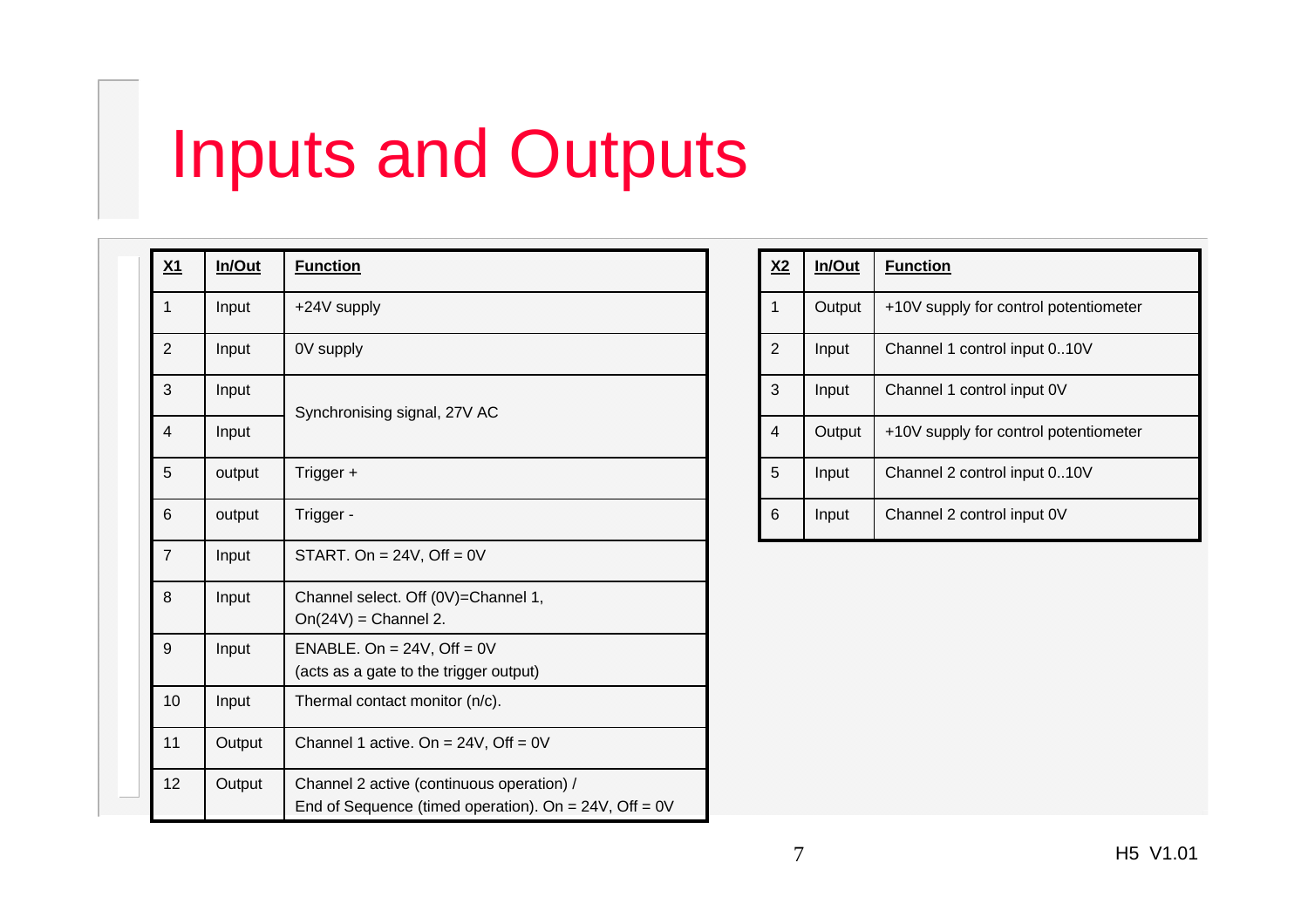### Connection diagram

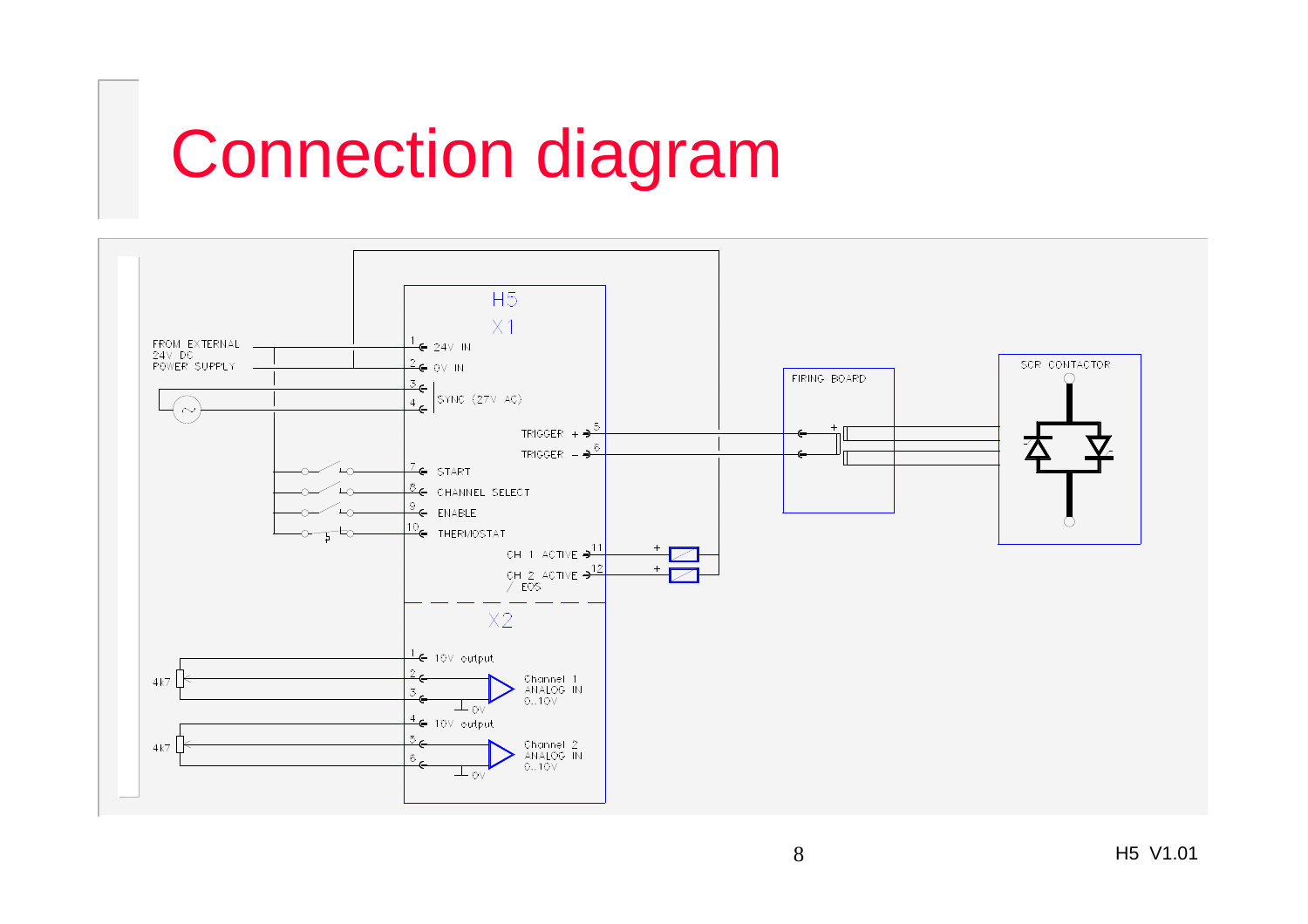### Analog control inputs

The two analog inputs on connector X2 can be driven by connecting a 4k7 potentiometer as shown in the connection diagram. Alternatively, they may be driven from an external 0 to 10V source.



Note that the H5 analog inputs are referenced to 0V (X1 pin 2). If the external equipment requires an isolated connection, then the control signal should be connected to the H5 via a signal isolation amplifier. e.g. BF Entron ISOAMP, part no. 90-90-61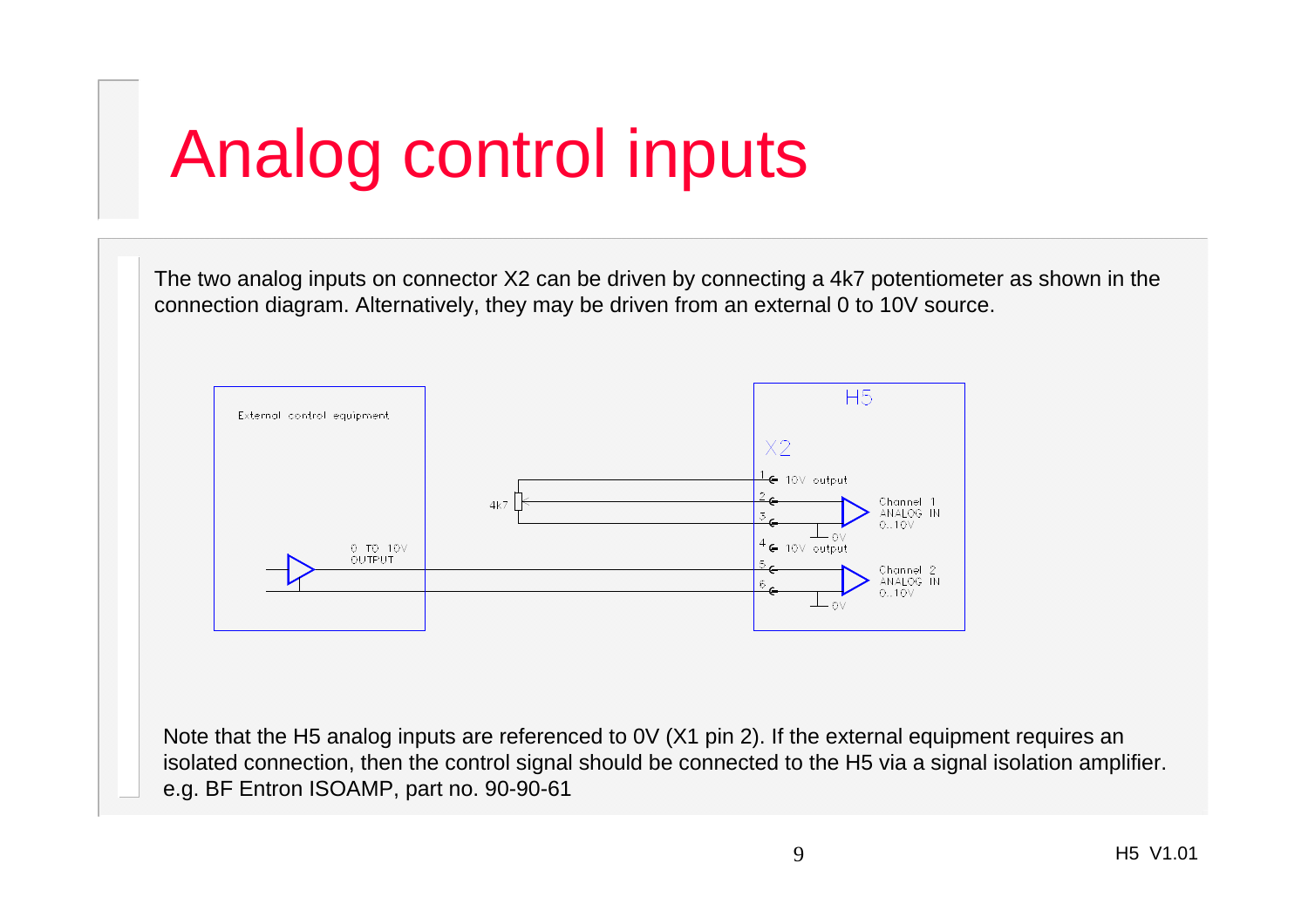# Handshake signals

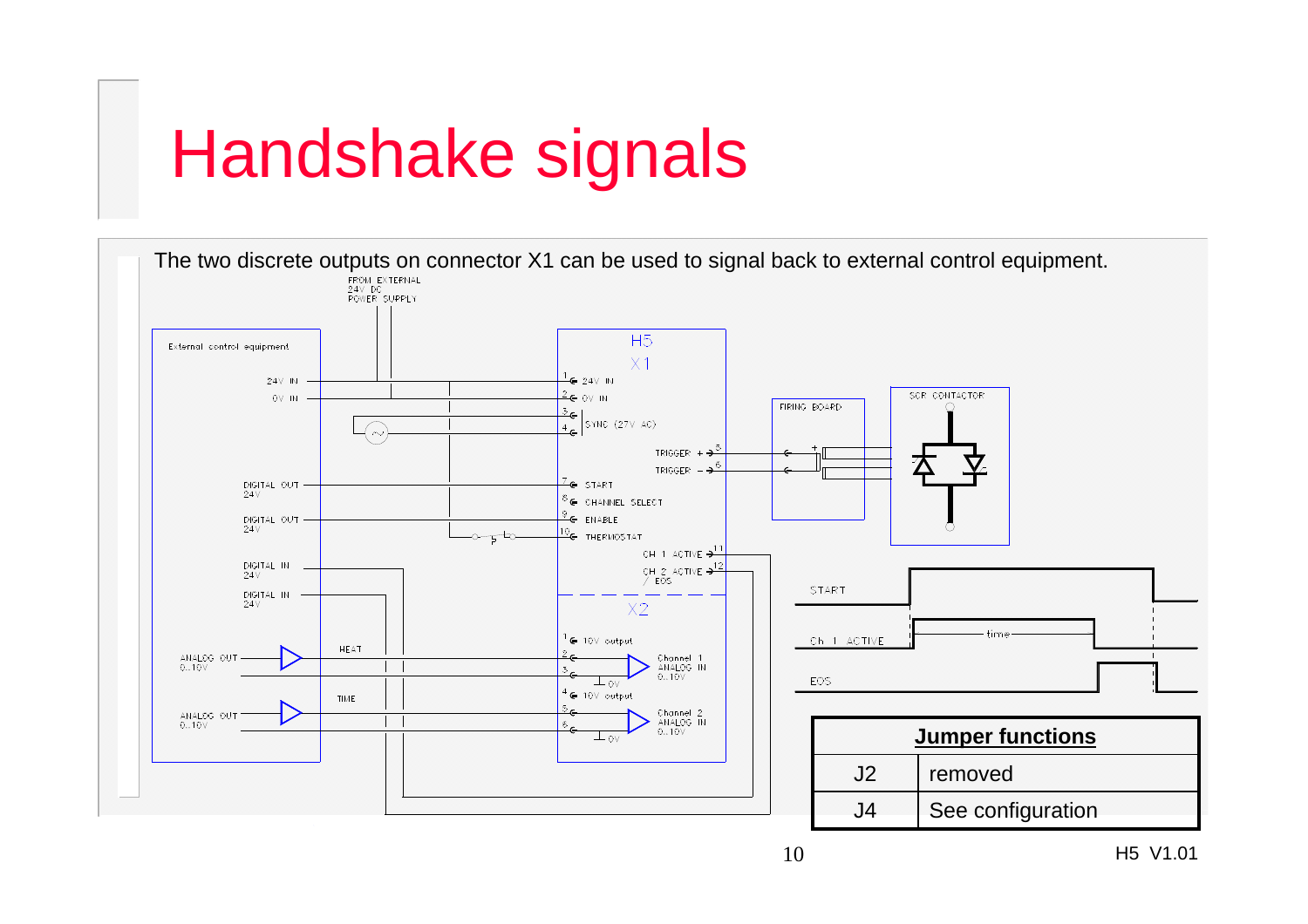## Basic application

This is the most basic application where a single input controls the heat, and the START input controls the

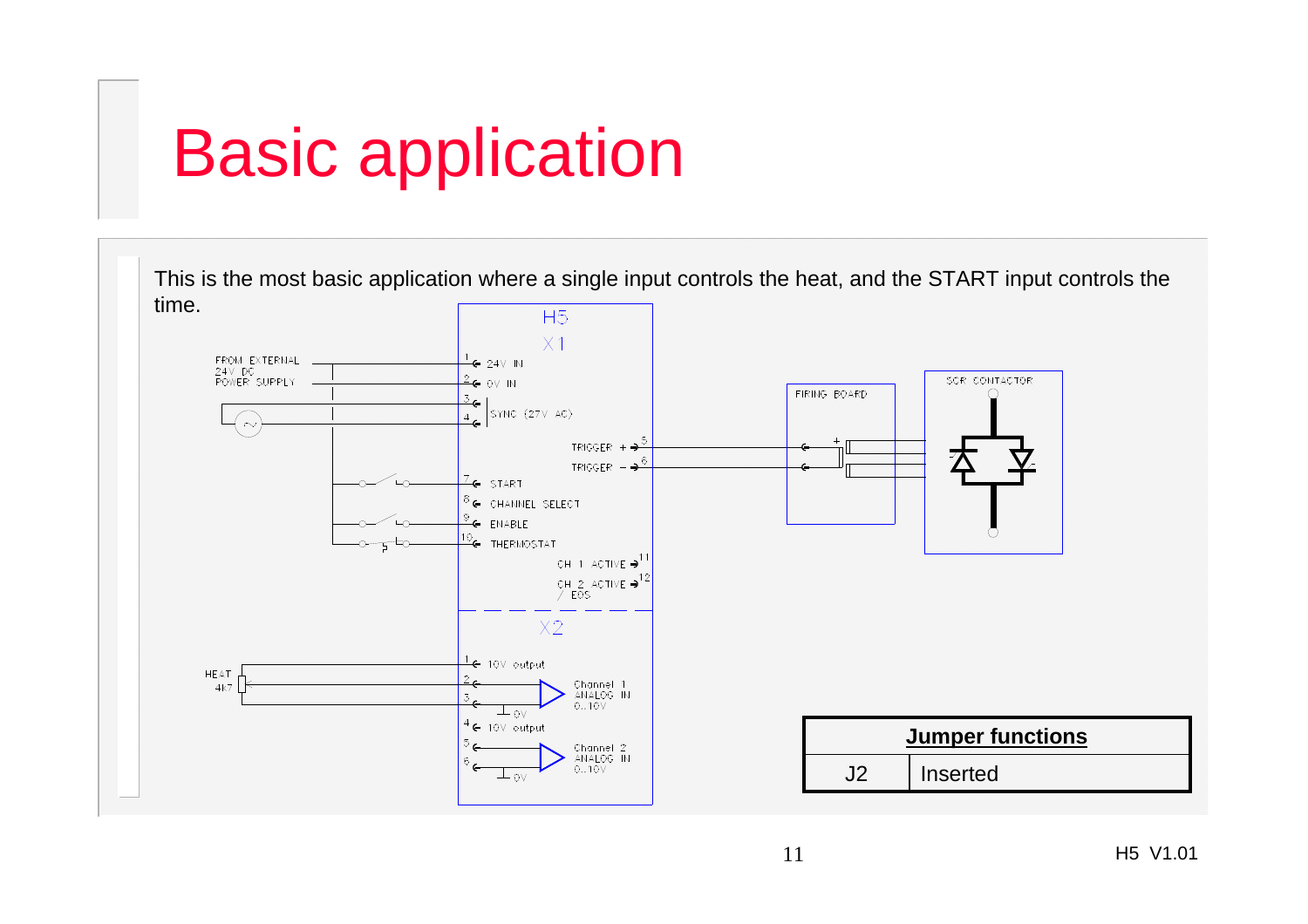# Timed application

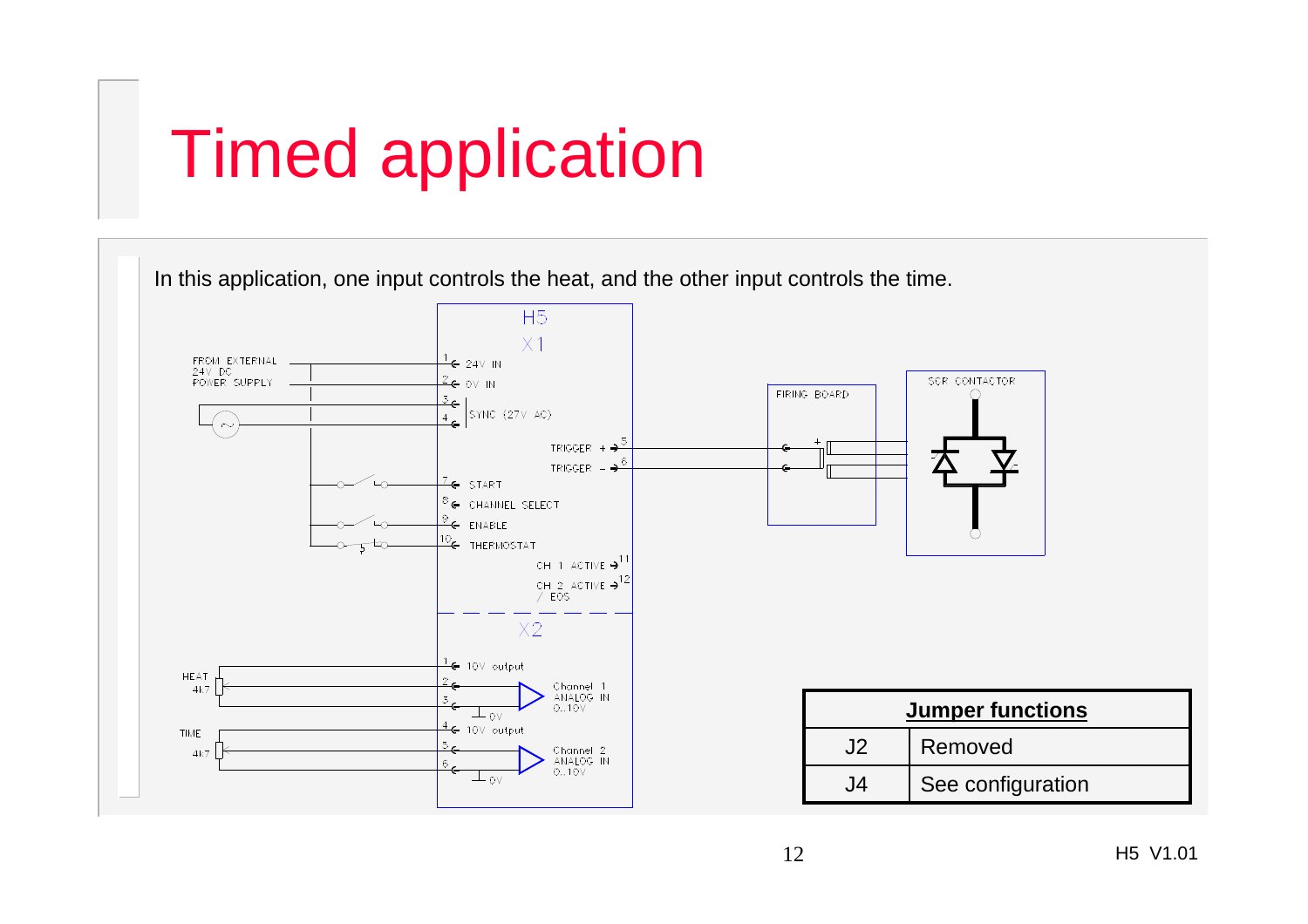#### Dual transformer application

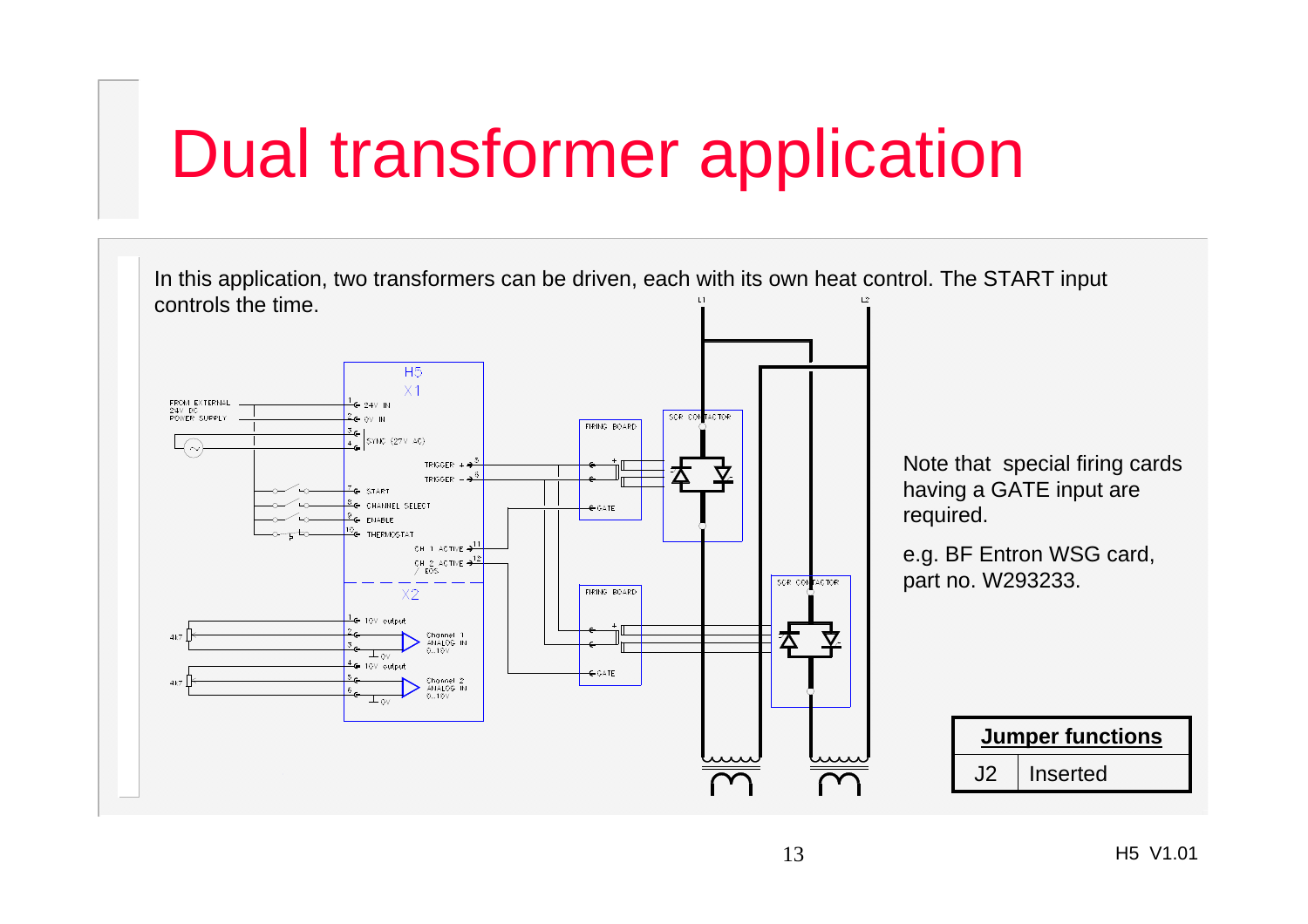#### Tap change application

In this application, the H5 acts as an automatic tap change switch. Each tap has its own heat control. The START input controls the time. **H5**  $X1$ FROM EXTERNAL<br>24V DC<br>POWER SUPPLY SCR CONTACTOR  $-0y_0$ FIRING BOARD SYNC (27V AC) Note that special firing cards TRIGGER having a GATE input are π TRIGGER  $\rightarrow$   $\frac{6}{5}$ - START required. <sup>3</sup>CHANNEL SELECT  $\leftarrow$  GATE  $9 \leftarrow$  ENABLE 10<sub>€</sub> THERMOSTAT e.g. BF Entron WSG card, CH 1 ACTIVE  $\rightarrow$ part no. W293233.CH 2 ACTIVE  $\frac{12}{\sqrt{2}}$ SCR CONTACTOR FIRING BOARD  $X2$ 10V output Channel 1<br>ANALOG IN<br>0..10V  $\mathbf Z$  $\pm$  ov **Jumper functions** - 10V output  $\leftarrow$  GATE Channel 2<br>ANALOG IN<br>0..10V  $J<sub>2</sub>$  Inserted  $\pm$ ov J5Insert for NO cool time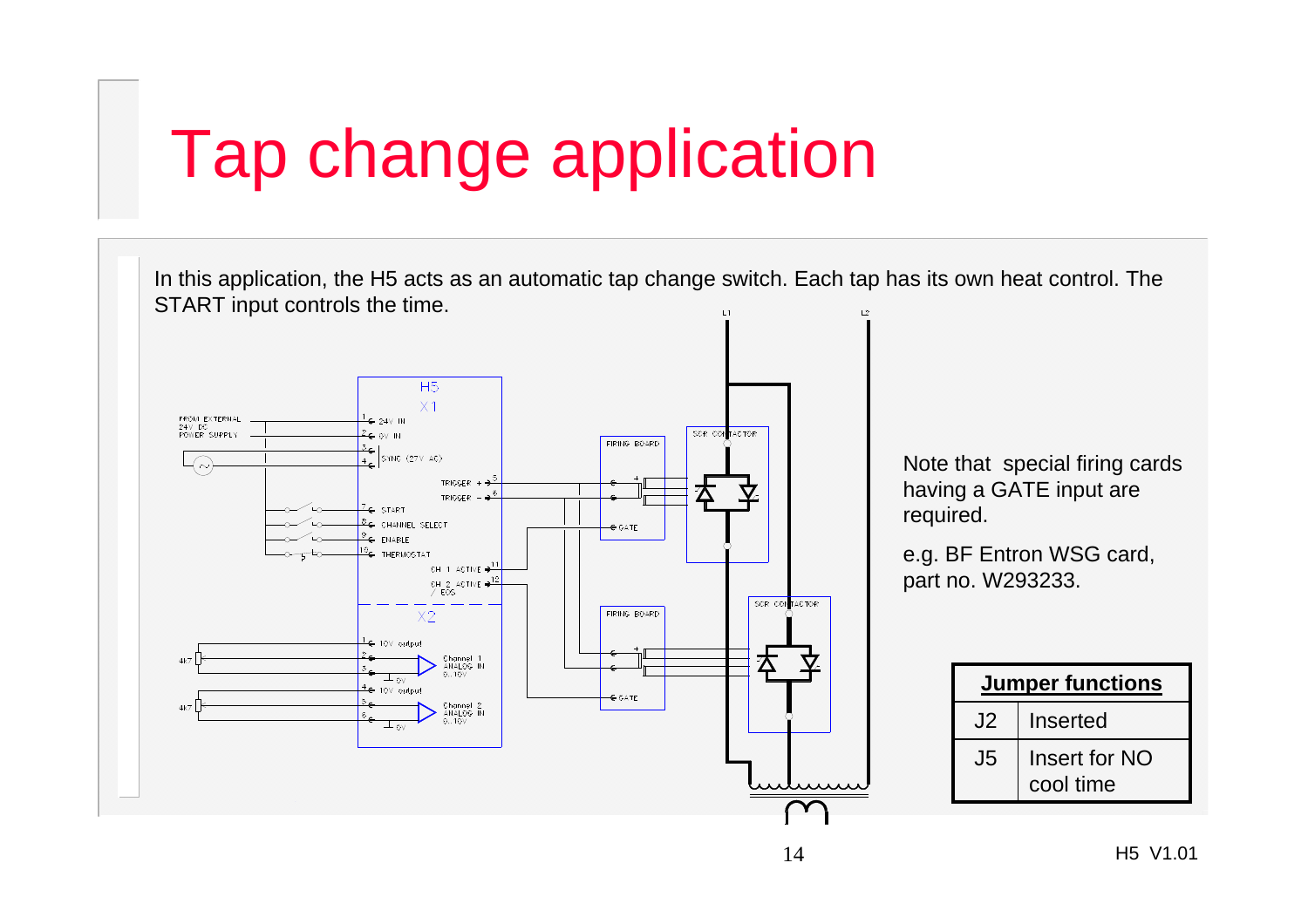# Diagnostic indicators.